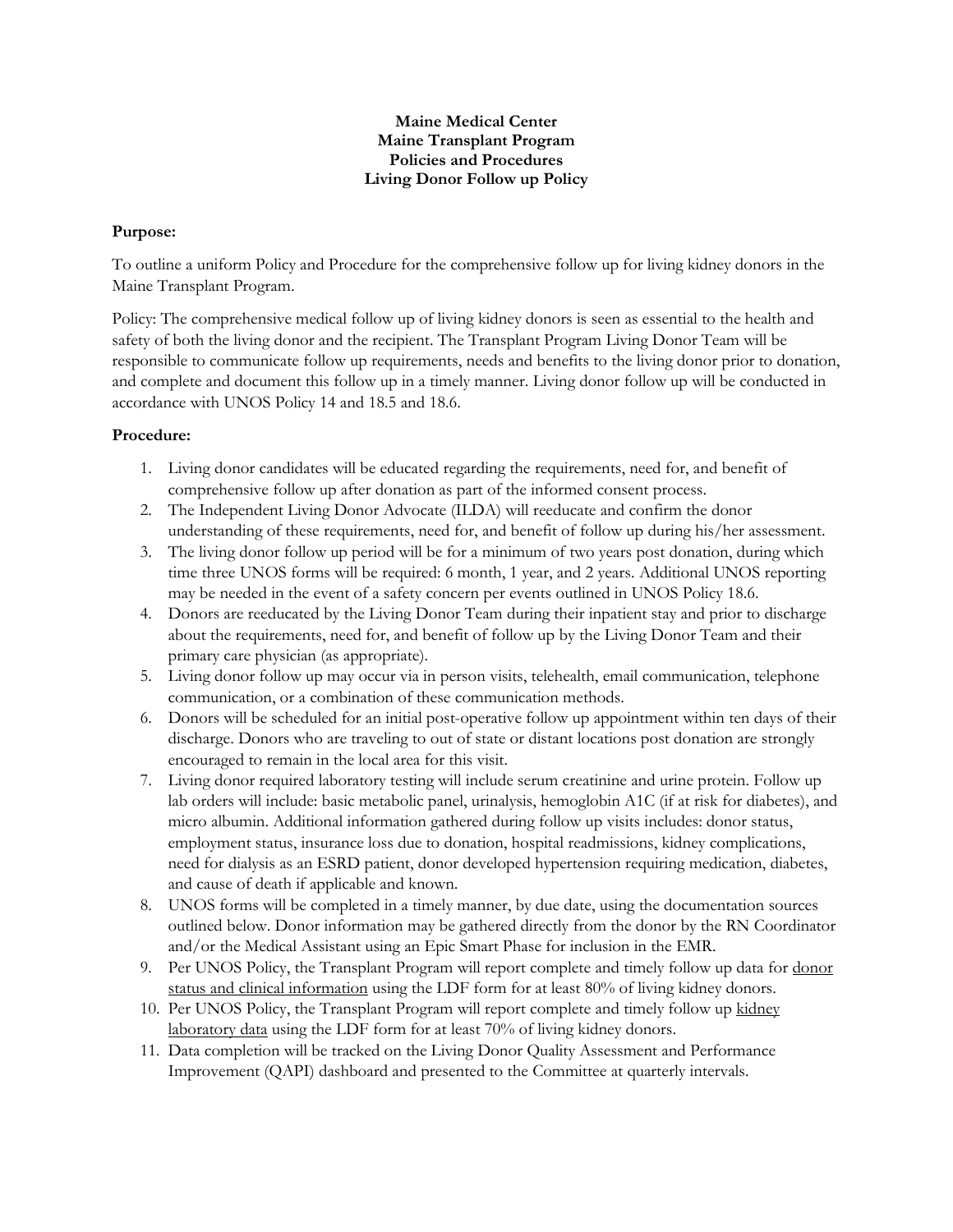Maine Medical Center Maine Transplant Program Living Donor Follow up Policy Policies and Procedures Page 2 of 3

# **Living Donor Follow up (Tiedi Documentation)**

## **DONOR STATUS**

| Data Element                      | <b>Documentation Source</b>    |
|-----------------------------------|--------------------------------|
| Date of Initial Discharge         | Epic EMR                       |
| Date of last contact or death     | Epic EMR                       |
| Most Recent Donor Status since    | Donor Report/Epic EMR          |
| Attempts to Contact               | Epic EMR                       |
| Cause of Death (specify)          | Epic EMR                       |
| <b>Functional Status</b>          | Donor Report/PCP Note/Epic EMR |
| Physical Capacity                 | Donor Report/PCP Note/Epic EMR |
| Working for Income                | Donor Report/Epic EMR          |
| Loss of Insurance Due to Donation | Donor Report/Epic EMR          |

### **CLINICAL INFORMATION**

| Current weight                                                                        | Donor Report/PCP Note/Epic EMR |
|---------------------------------------------------------------------------------------|--------------------------------|
| ER or urgent care visit related to donation since last Donor Report/PCP Note/Epic EMR |                                |
| follow up                                                                             |                                |

## **KIDNEY CLINCIAL INFORMATION**

| Serum Creatinine                                  | Lab Results/Epic EMR                       |
|---------------------------------------------------|--------------------------------------------|
| <b>BP</b>                                         | Donor Report/PCP Note/Epic EMR             |
| Donor Developed Hypertension Requiring            | Donor Report/PCP Note/Epic EMR             |
| Medication                                        |                                            |
| Urinalysis: Urine Protein or Protein - Creatinine | Lab Results/Epic EMR                       |
| Ratio                                             |                                            |
| Diabetes/Treatment                                | Donor Report/PCP Note/Lab Results/Epic EMR |

### **COMPLICATIONS**

| Has donor been readmitted since                    | Donor Report/Epic EMR/PCP Note         |
|----------------------------------------------------|----------------------------------------|
| First date of readmission                          | Donor Report/Epic EMR/PCP Note         |
| Reason for first readmission                       | Donor Report/Epic EMR/PCP Note         |
| Regularly administered dialysis as an ESRD patient | Donor Report/Epic EMR/PCP Note         |
| If yes, date first dialyzed                        | Donor Report/Epic EMR/PCP Note         |
| Kidney complications since                         | Donor Report/Epic EMR/PCP Note/Surgeon |
|                                                    | note                                   |
| If yes, specify                                    | Donor Report/Epic EMR/PCP Note/Surgeon |
|                                                    | note                                   |

## **RECIPIENT INFORMATION**

| $\mathbf{A}$<br>Name                                               | ---<br>.01C<br>. <b>.</b> . |
|--------------------------------------------------------------------|-----------------------------|
| <b>PP</b><br>Jate<br>$\sim$<br>$140.5$ $150.63$<br>1 rahspian<br>- | nC<br>_____________         |